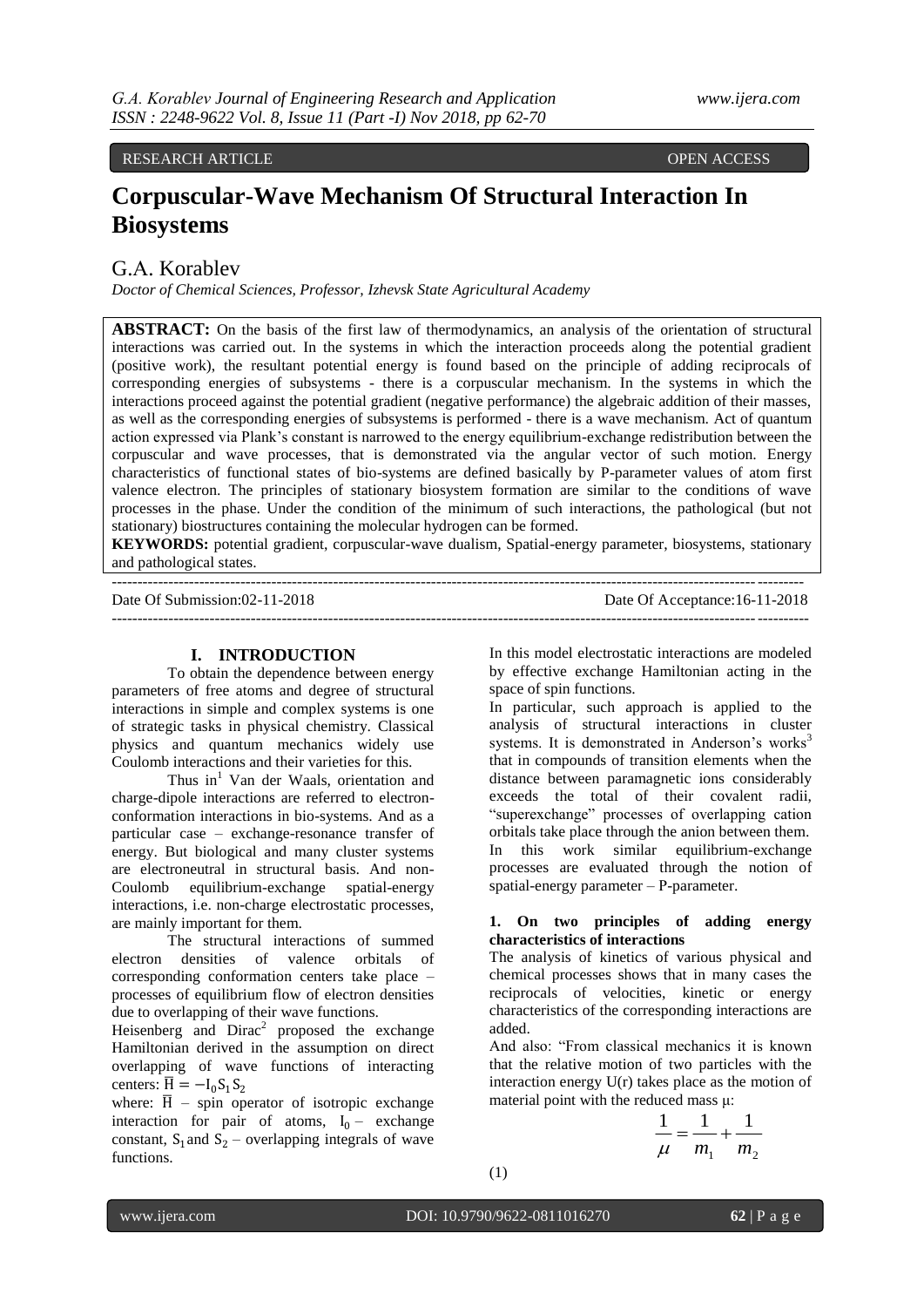in the field of central force U(r), and general translational motion – as a free motion of material point with the mass:

$$
m = m_1 + m_2 \tag{2}
$$

Such things take place in quantum mechanics as well".<sup>4</sup>

For moving thermodynamic systems the first commencement of thermodynamics is as follows:

$$
\delta E = d \left( U + \frac{mv^2}{2} \right) \pm \delta A, \tag{3}
$$

where:  $\delta E$  – amount of energy transferred to the system;

$$
d\left(U+\frac{mv^2}{2}\right)
$$

element  $\begin{pmatrix} 2 & 2 \end{pmatrix}$  - characterizes the changes in internal and kinetic energies of the system;  $+\delta A$  – work performed by the system;  $-\delta A$  – work performed with the system.

As the work value numerically equals the change in the potential energy, then:

$$
+\delta A = -\Delta U \qquad \text{and} \qquad -\delta A = +\Delta U
$$

The character of the change in the potential energy value  $(\Delta U)$  was analyzed by its sign for various potential fields and the results are given in Table 1.

| N<br>$\Omega$  | Systems                                           | Type of Process<br>potentia<br>1 field |                 | U                                                       | $\begin{bmatrix} r_2/r_1 \  r_2/r_1 \end{bmatrix} U_2/v_1$ |                            | Sign<br>$\Delta U$ | Sig<br>$\mathbf n$<br>$\delta A$ | Process<br>directedn<br>in<br>ess<br>potential<br>field |
|----------------|---------------------------------------------------|----------------------------------------|-----------------|---------------------------------------------------------|------------------------------------------------------------|----------------------------|--------------------|----------------------------------|---------------------------------------------------------|
| $\overline{1}$ | opposite<br>electrical<br>charges                 | electros<br>tatic                      | attraction      | $-k \frac{q_1 q_2}{q_1 q_2}$                            |                                                            | $ r_2 < r_1   U_2 > U_1 $  |                    | $+$                              | along the<br>gradient                                   |
|                |                                                   |                                        | repulsion       | $- k \frac{q_1 q_2}{q_1 q_2}$ $r_2 > r_1$ $U_2 < U_1$ + |                                                            |                            |                    |                                  | against<br>the<br>gradient                              |
| 2              | similar<br>electrical<br>charges                  | electros<br>tatic                      | attraction      | $k \frac{q_1 q_2}{r_2}$   $r_2 < r_1$   $U_2 > U_1$     |                                                            |                            | $+$                | $\overline{a}$                   | against<br>the<br>gradient                              |
|                |                                                   |                                        | repulsion       | $k \frac{q_1 q_2}{r_1}$   $r_2 > r_1$   $U_2 < U_1$     |                                                            |                            |                    | $+$                              | along the<br>gradient                                   |
| 3              | elementa<br>ry<br>masses                          | gravitat<br>ional                      | attraction      | $-\gamma \frac{m_1 m_2}{m_1}$ $r_2 < r_1$ $U_2 > U_1$ - |                                                            |                            |                    | $+$                              | along the<br>gradient                                   |
|                | and<br>$m_{\scriptscriptstyle 1}$<br>$m_{\gamma}$ |                                        | repulsion       | $-\gamma \frac{m_1 m_2}{m_1}$ $r_2 > r_1$ $U_2 < U_1$ + |                                                            |                            |                    |                                  | against<br>the<br>gradient                              |
| $\overline{4}$ | spring<br>deformat<br>ion                         | field of<br>elastic<br>forces          | compress<br>ion | $k\frac{\Delta x^2}{2}$                                 |                                                            | $x_2 < x_1   U_2 > U_1$    | $+$                | $\overline{\phantom{a}}$         | against<br>the<br>gradient                              |
|                |                                                   |                                        | extension       | $k\frac{\Delta x^2}{2}$                                 |                                                            | $x_2 > x_1 \mid U_2 > U_1$ | $+$                | $\overline{\phantom{a}}$         | against<br>the<br>gradient                              |
| 5              | photoeffe<br><sub>ct</sub>                        | electros<br>tatic                      | repulsion       | $k\frac{q_1q_2}{q_1q_2}$<br>$\mathbf{r}$                |                                                            | $r_2 > r_1$ $ U_2 < U_1 $  |                    | $+$                              | along the<br>gradient                                   |

**Table 1- Directedness of the interaction processes**

 $(4.5)$ 

From the table it is seen that the values  $-\Delta U$  and accordingly  $+\delta A$  (positive work) correspond to the interactions taking place along the potential gradient, and  $\Delta U$  and  $-\delta A$  (negative work) occur during the interactions against the potential gradient.

The solution of two-particle task of the interaction of two material points with masses  $m_1$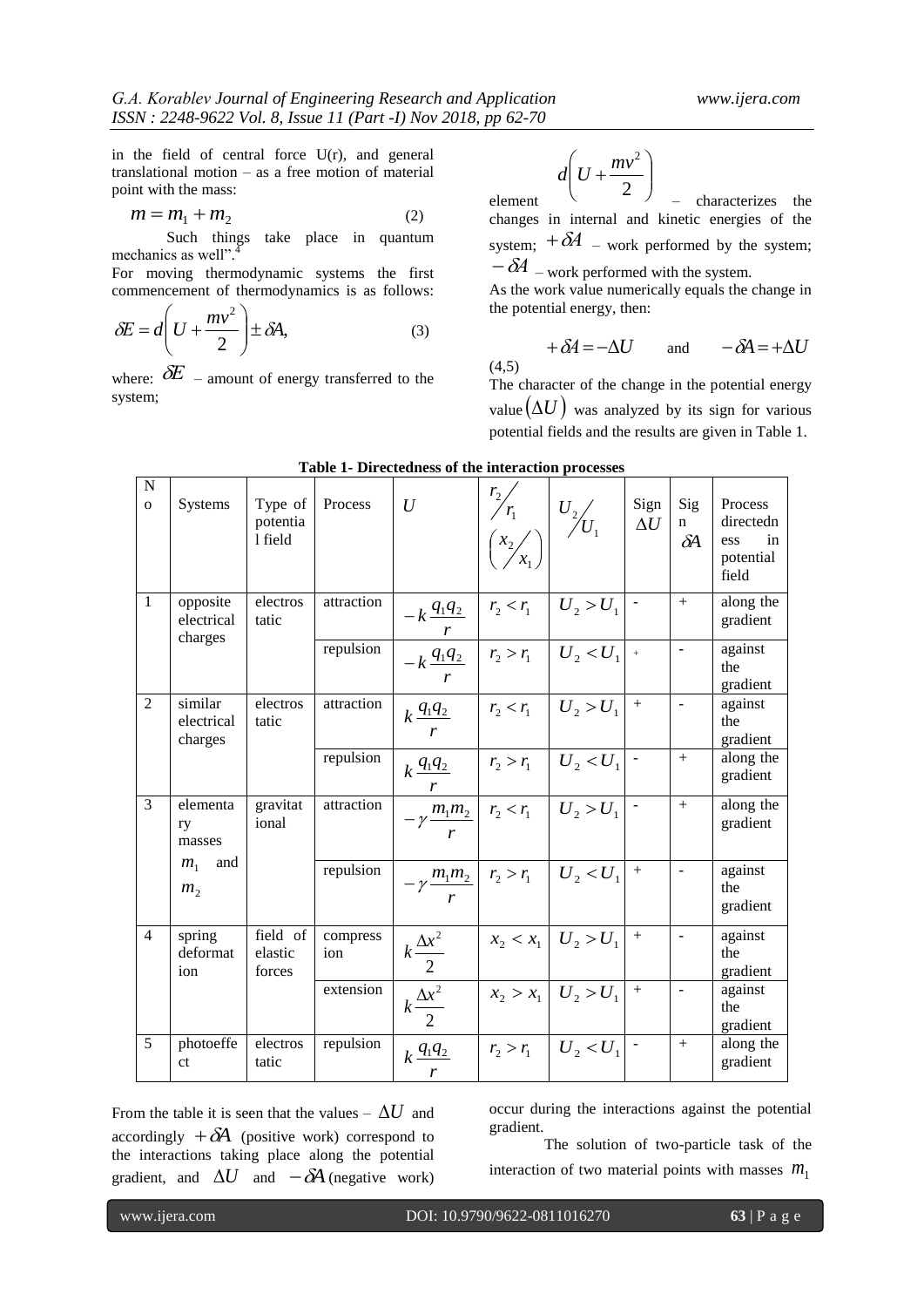and *m*2 obtained under the condition of the absence of external forces, corresponds to the interactions flowing along the gradient, the positive work is performed by the system (similar to the attraction process in the gravitation field).

The solution of this equation via the reduced mass  $(\mu)$  is the Lagrangian equation for the relative motion of the isolated system of two interacting material points with masses  $m_1$  and  $m_2$ , which in coordinate х is as follows:

$$
\mu \cdot x'' = -\frac{\partial U}{\partial x};
$$

Here: U – mutual potential energy of material points;  $\mu$  – reduced mass. At the same time,  $x^{\prime\prime} = a$ (feature of the system acceleration). For elementary portions of the interactions ∆х can be taken as follows:

 $\Delta x$  $\frac{\partial U}{\partial x} \approx \frac{\Delta U}{\Delta y}$  $\partial x$ That is:  $\mu a \Delta x = -\Delta U$ . Then:

$$
\frac{1}{1/(a\Delta x)}\frac{1}{(1/m_1+1/m_2)} \approx -\Delta U
$$
  

$$
\frac{1}{1/(m_1a\Delta x)+1/(m_2a\Delta x)} \approx -\Delta U
$$

Or:

$$
\frac{1}{\Delta U} \approx \frac{1}{\Delta U_1} + \frac{1}{\Delta U_2} \tag{6}
$$

where  $\Delta U_1$  and  $\Delta U_2$  – potential energies of material points on the elementary portion of interactions,  $\Delta U$  – resulting (mutual) potential energy of these interactions.

Thus:

1. In the systems in which the interactions proceed along the potential gradient (positive performance) the resulting potential energy is found based on the principle of adding reciprocals of the corresponding energies of subsystems<sup>5</sup>. Similarly, the reduced mass for the relative motion of two-particle system is calculated.

2. In the systems in which the interactions proceed against the potential gradient (negative performance) the algebraic addition of their masses, as well as the corresponding energies of subsystems, is performed (by the analogy with Hamiltonian).

# **2. Spatial-energy parameter (P-parameter)**

From the equation (6) it is seen that the resulting energy characteristic of the system of two material points interaction is found based on the principle of adding reciprocals of initial energies of interacting subsystems.

"Electron with mass m moving near the proton with mass М is equivalent to the particle with mass:

$$
\mu = \frac{mM}{m+M}^6.
$$

Therefore, when modifying the equation (6), we can assume that the energy of atom valence orbitals (responsible for interatomic interactions) can be calculated<sup>5</sup> by the principle of adding reciprocals of some initial energy components based on the following equations:

$$
\frac{1}{q^2/r_i} + \frac{1}{W_i n_i} = \frac{1}{P_E} \quad \text{or} \quad \frac{1}{P_0} = \frac{1}{q^2} + \frac{1}{(Wrn)_i};
$$
  

$$
P_E = P_0/r_i \qquad (7),(8),(9)
$$

Here:  $W_i$  – electron orbital energy<sup>7</sup>; r<sub>i</sub> – orbital radius of i–orbital<sup>8</sup>; q= $Z^*/n^*$ <sup>9</sup>, n<sub>i</sub> – number of electrons of the given orbital,  $Z^*$  and  $n^*$  – nucleus effective charge and effective main quantum number, r – bond dimensional characteristics.

 $P_0$  was called spatial-energy parameter (SEP), and  $P_E$  – effective P–parameter (effective SEP). Effective SEP has physical sense of some averaged energy of valence electrons in the atom and is measured in energy units, e.g. electron-volts (eV).

The values of  $P_0$ -parameter are tabulated constants for the electrons of the given atom orbital.

For dimensionality SEP can be written down as follows:

follows:  
\n
$$
[P_0] = [q^2] = [E] \cdot [r] = [h] \cdot [v] = \frac{kg \cdot m^3}{s^2} = J \cdot m,
$$

where [E], [h] and  $[v]$  – dimensions of energy, Planck's constant and velocity. Thus Р-parameter corresponds to the processes going along the potential gradient.

The introduction of Р-parameter should be considered as further development of quasiclassical notions using quantum-mechanical data on atom structure to obtain the criteria of energy conditions of phase-formation. At the same time, for the systems of similarly charged (e.g. – orbitals in the given atom), homogeneous systems the principle of algebraic addition of such parameters is preserved:

$$
\sum P_E = \sum (P_0/r_i) ; \qquad \sum P_E = \frac{\sum P_0}{r}
$$
  
(10, 11)  
or:  $\sum P_0 = P_0 + P_0 + P_0 + ...;$   
 $r \sum P_E = \sum P_0$  (12, 13)

Here Р-parameters are summed on all atom valence orbitals. (**Table 2)**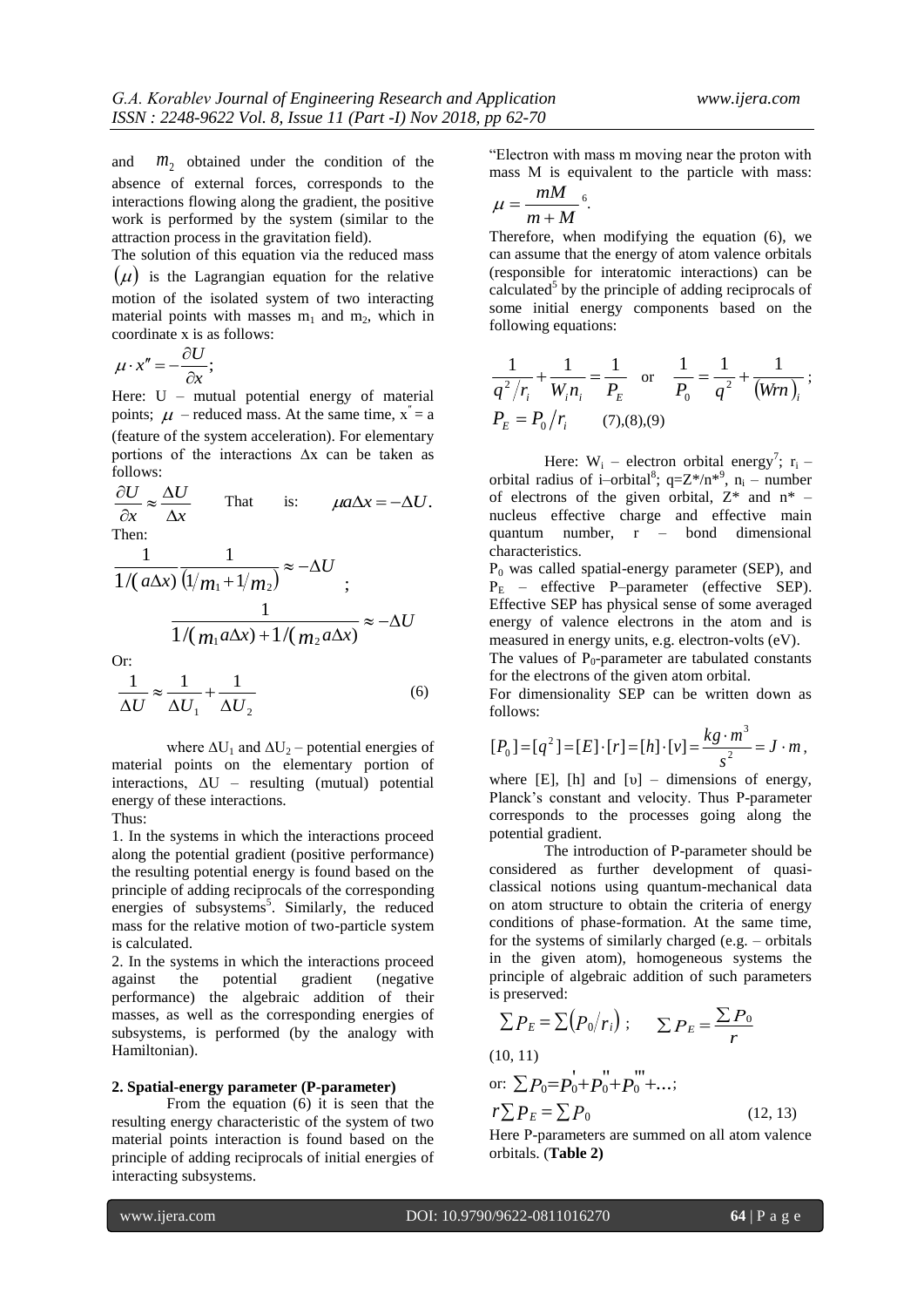According to the established rule<sup>5</sup> of adding Pparameters of similarly charged or homogeneous systems for two orbitals in the given atom with different quantum characteristics and according to the energy conservation rule we have:

$$
\frac{d^2 P_0}{dx^2} + \frac{8\pi^2 m}{h^2} P_0 E_k = 0
$$
 (14)

where  $E_k = \frac{mV^2}{2}$  - electron kinetic energy.

[Schrodinger](http://www.multitran.ru/c/m.exe?t=4048879_1_2) equation for the stationery state in coordinate х:

$$
\frac{d^2\psi}{dx^2} + \frac{8\pi^2 m}{h^2}\psi E_k = 0
$$

When comparing these two equations, we see that  $P_0$ -parameter numerically correlates with the value of Ψ-function:  $P_0 \approx \Psi$ ,

and is generally proportional to it:  $P_0 \sim \Psi$ . Taking into account the broad practical opportunities of applying the P-parameter methodology, we can consider this criterion as the materialized analog of Ψ-function.

Since  $P_0$ -parameters like Ψ-function have wave properties, the superposition principles should be fulfilled for them, defining the linear character of the equations of adding and changing P-parameter.

| Atom           | Valence         | W      |                              | $q^2$ <sub>0</sub> | $P_0$  | ${\bf R}$      | $P_F = P_0/R$ |
|----------------|-----------------|--------|------------------------------|--------------------|--------|----------------|---------------|
|                | electrons       | (eV)   | $\frac{r_i}{(\mathring{A})}$ | (eVÅ)              | (eVÅ)  | $(\AA)$        | (eV)          |
| $\overline{1}$ | $\overline{c}$  | 3      | $\overline{\mathcal{L}}$     | 5                  | 6      | $\overline{7}$ | 8             |
|                | 1S <sup>1</sup> | 13.595 | 0.5292                       | 14.394             | 4.7969 | 0.5292         | 9.0644        |
| H              |                 |        |                              |                    |        | 0.375          | 12.792        |
|                |                 |        |                              |                    |        | 0.28           | 17.132        |
|                | 2P <sup>1</sup> | 11.792 | 0.596                        | 35.395             | 5.8680 | 0.77           | 7.6208        |
|                |                 |        |                              |                    |        | 0.67           | 8.7582        |
|                |                 |        |                              |                    |        | 0.60           | 9.780         |
|                | $2P^2$          | 11.792 | 0.596                        | 35.395             | 10.061 | 0.77           | 13.066        |
|                |                 |        |                              |                    |        | 0.67           | 15.016        |
|                |                 |        |                              |                    |        | 0.60           | 16.769        |
| $\overline{C}$ | $2P_{r}^{3}$    |        |                              |                    | 13.213 | 0.77           | 17.160        |
|                | $2S^1$          | 19.201 | 0.620                        | 37.240             | 9.0209 | 0.77           | 11.715        |
|                | $2S^2$          |        |                              |                    | 14.524 | 0.77           | 18.862        |
|                | $2S^1 + 2P_T^3$ |        |                              |                    | 22.234 | 0.77           | 28.875        |
|                | $2S^1+2P^1_{r}$ |        |                              |                    | 13.425 | 0.77           | 17.435        |
|                | $2S^2 + 2P^2$   |        |                              |                    | 24.585 | 0.77           | 31.929        |
|                |                 |        |                              |                    | 24.585 | 0.67           | 36.694        |
|                |                 |        |                              |                    |        | 0.60           | 40.975        |
|                | 2P <sup>1</sup> | 15.445 | 0.4875                       | 52.912             | 6.5916 | 0.70           | 9.4166        |
|                |                 |        |                              |                    |        | 0.55           | 11.985        |
|                | $2P^2$          |        |                              |                    | 11.723 | 0.70           | 16.747        |
| N              |                 |        |                              |                    |        | 0.63           | 18.608        |
|                | $2P^3$          |        |                              |                    | 15.830 | 0.70           | 22.614        |
|                |                 |        |                              |                    |        | 0.55           | 28.782        |
|                | $2S^2$          | 25.724 | 0.521                        | 53.283             | 17.833 | 0.70           | 25.476        |
|                | $2S^2 + 2P^3$   |        |                              |                    | 33.663 | 0.70           | 48.090        |
|                | 2P <sup>1</sup> | 17.195 | 0.4135                       | 71.383             | 6.4663 | 0.66           | 9.7979        |
|                | 2P <sup>1</sup> |        |                              |                    |        | 0.55           | 11.757        |
|                | $2P^2$          | 17.195 | 0.4135                       | 71.383             | 11.858 | 0.66           | 17.967        |
|                |                 |        |                              |                    |        | 0.59           | 20.048        |
| $\overline{O}$ | 2P <sup>4</sup> | 17.195 | 0.4135                       | 71.383             | 20.338 | 0.66           | 30.815        |
|                |                 |        |                              |                    |        | 0.59           | 34.471        |
|                | $2S^2$          | 33.859 | 0.450                        | 72.620             | 21.466 | 0.66           | 32.524        |
|                | $2S^2 + 2P^4$   |        |                              |                    | 41.804 | 0.66           | 63.339        |
|                |                 |        |                              |                    |        | 0.59           | 70.854        |

**Table 2 - Р-parameters of atoms calculated via the electron bond energy**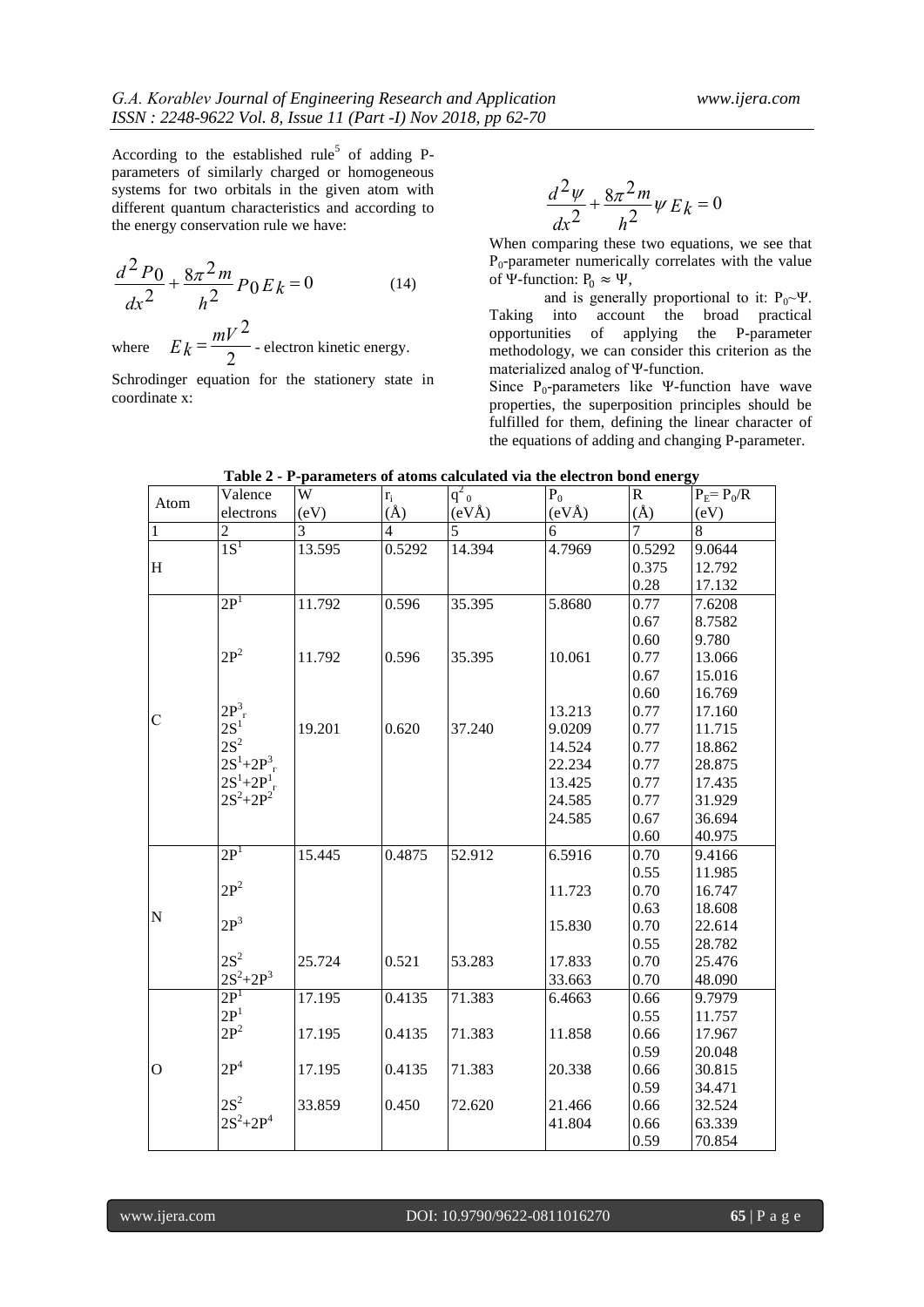### **3.Structuralexchange spatial-energy interactions**

In the process of solid solution formation and other structural equilibrium-exchange interactions the single electron density should be set in the points of atom-component contact. This process is accompanied by the redistribution of electron density between the valence areas of both particles and transition of the part of electrons from some external spheres into the neighboring ones. Apparently, the frame atom electrons do not take part in such exchange.

Obviously, when electron densities in free atom-components are similar, the transfer processes between boundary atoms of particles are minimal; this will be favorable for the formation of a new structure. Thus, the evaluation of the degree of structural interactions in many cases means the comparative assessment of the electron density of valence electrons in free atoms (on averaged orbitals) participating in the process, which can be correlated with the help of P-parameter model.

The less is the difference  $(P'_0/r'_1 - P''_0/r''_1)$ , the more favorable is the formation of a new structure or solid solution from the energy point.

In this regard, the maximum total solubility, evaluated via the coefficient of structural interaction  $\alpha$ , is determined by the condition of minimum  $\alpha$  value, which represents the relative difference of effective energies of external orbitals of interacting subsystems:

$$
\alpha = \frac{P'o/r_i - P''o/r_i''}{(P'o/r_i' + P''o/r_i'')/2}100\%
$$

$$
\alpha = \frac{P_c' - P_c''}{P_c' + P_c''}200\%
$$
(15.16)

where  $P_S$  – structural parameter found by the equation:

$$
\frac{1}{P_c} = \frac{1}{N_1 P_E} + \frac{1}{N_2 P_E} + \dots,
$$

(17)

here  $N_1$  and  $N_2$  – number of homogeneous atoms in subsystems. (Table 3)

Applying the reliable experimental data we obtain the nomogram of structural interaction degree dependence ( $\rho$ ) on coefficient  $\alpha$ , the same for a wide range of structures (Fig. 1).



**Fig. 1.** Nomogram of structural interaction degree dependence (ρ) on coefficient  $α$ Here curve 2 - for biosystems.

| Table 3 - Structural $P_C$ -parameters calculated via the electron bond energy |  |
|--------------------------------------------------------------------------------|--|
|--------------------------------------------------------------------------------|--|

| Radicals,<br>molecule fragments | $P_{E}^{}/(eV)$ | $P_{E}^{}/(eV)$ | $P_C$ (eV) | Orbitals                 |
|---------------------------------|-----------------|-----------------|------------|--------------------------|
|                                 | 9.7979          | 9.0644          | 4.7084     | O(2P <sup>1</sup> )      |
| <b>OH</b>                       | 30.815          | 17.132          | 11.011     | O(2P <sup>4</sup> )      |
|                                 | 17.967          | 17.132          | 8.7710     | $O(2P^2)$                |
| H <sub>2</sub> O                | 2.9.0644        | 17.967          | 9.0237     | $O(2P^2)$                |
|                                 | 2.17.132        | 17.967          | 11.786     | $O(2P^2)$                |
|                                 | 17.160          | 2.9.0644        | 8.8156     | C $(2S^{12}P^{3})$       |
| CH <sub>2</sub>                 | 31.929          | 2.17.132        | 16.528     | $C(2S^22P^2)$            |
|                                 | 36.694          | 2.9.0644        | 12.134     | $C(2S^{1}2P^{3})$        |
| CH <sub>3</sub>                 | 31.929          | 3.17.132        | 19.694     | $\overline{C(2S^22P^2)}$ |
|                                 | 15.016          | 3.9.0644        | 9.6740     | $C(2P^2)$                |
| <b>CH</b>                       | 36.694          | 17.132          | 11.679     | C $(2S^2 2P^2)$          |
|                                 | 17.435          | 17.132          | 8.6423     | $C(2S^22P^2)$            |
| <b>NH</b>                       | 16.747          | 17.132          | 8.4687     | $N(2P^2)$                |
|                                 | 48.090          | 17.132          | 12.632     | $N(2S^2 2P^3)$           |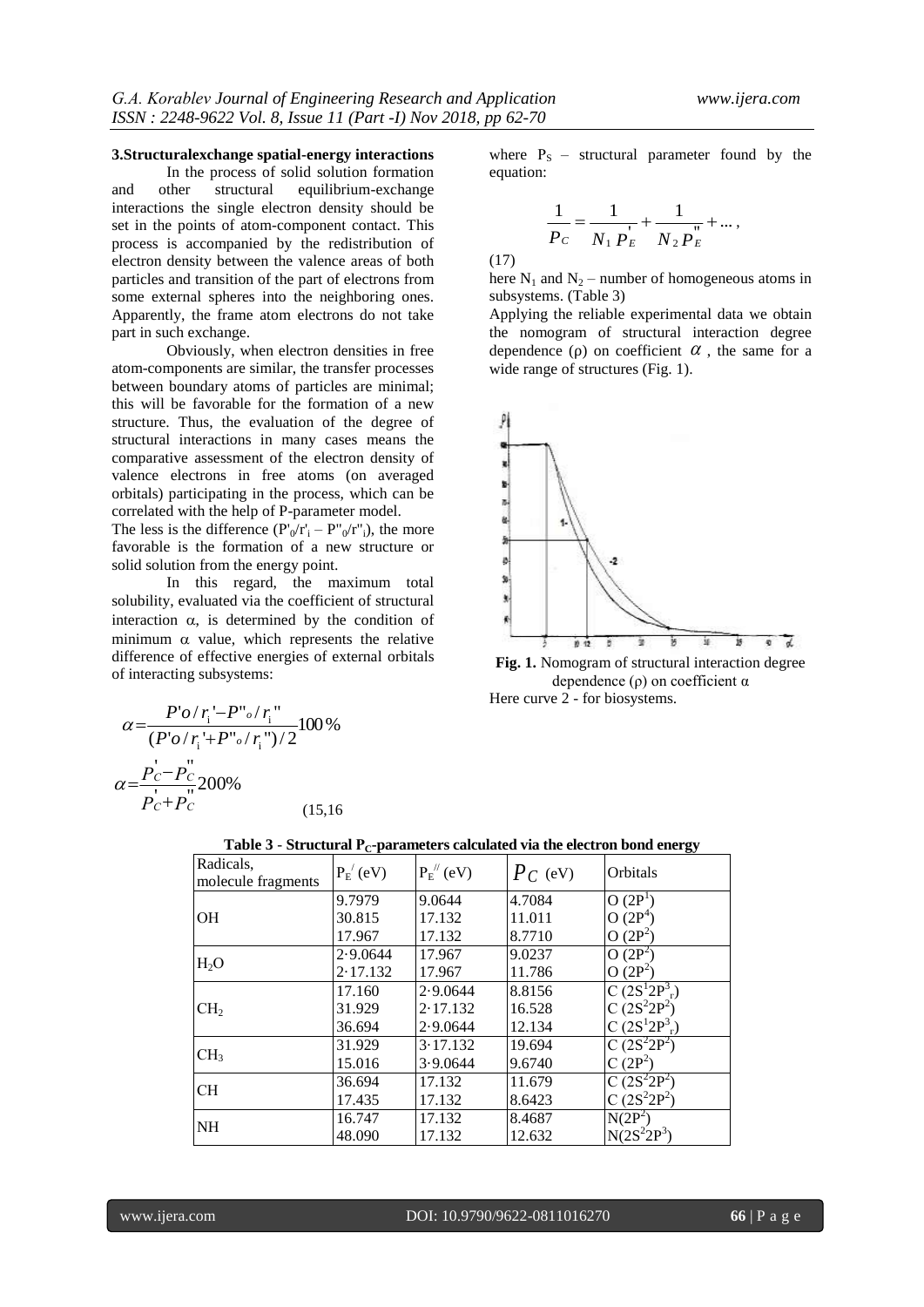*G.А. Korablev Journal of Engineering Research and Application www.ijera.com ISSN : 2248-9622 Vol. 8, Issue 11 (Part -I) Nov 2018, pp 62-70*

|                 | 18.608   | 2.9.0644 | 9.1827 | $N(2P^2)$                        |
|-----------------|----------|----------|--------|----------------------------------|
| NH <sub>2</sub> | 16.747   | 2.17.132 | 12.631 | $N(2P^2)$                        |
|                 | 28.782   | 2.17.132 | 18.450 | N(2P <sup>3</sup> )              |
| $C_2H_5$        | 2.31.929 | 5.17.132 | 36.585 | $C \overline{(2S^2 2P^2)}$       |
| NO              | 18.608   | 17.967   | 9.1410 | $N(2P^2)$                        |
|                 | 28.782   | 20.048   | 11.817 | N(2P <sup>3</sup> )              |
| CH <sub>2</sub> | 31.929   | 2.9.0644 | 11.563 | C $(2S^2 2P^2)$                  |
| CH <sub>3</sub> | 16.769   | 3.17.132 | 12.640 | $C(2P^2)$                        |
| CH <sub>3</sub> | 17.160   | 3.17.132 | 12.865 | C(2P <sup>3</sup> <sub>r</sub> ) |
| CO–OH           | 8.4405   | 8.7710   | 4.3013 | C $(2P^2)$                       |
| CO              | 31.929   | 20.048   | 12.315 | $C(2S^{2}2P^{2})$                |
| $C=0$           | 15.016   | 20.048   | 8.4405 | $C(2P^2)$                        |
| $C=0$           | 31.929   | 34.471   | 16.576 | $O(2P^4)$                        |
| $CO=O$          | 36.694   | 34.471   | 17.775 | $O(2P^4)$                        |
| $C-CH_3$        | 31.929   | 19.694   | 12.181 | $C(2S^22P^2)$                    |
| $C-CH3$         | 17.435   | 19.694   | 9.2479 | $C(2S^12P^1)$                    |
| $C-NH2$         | 31.929   | 18.450   | 11.693 | $C(2S^{2}2P^{2})$                |
| $C-NH2$         | 17.435   | 18.450   | 8.8844 | $C(2S^12P^1)$                    |
| C-OH            | 8.7572   | 8.7710   | 4.3821 |                                  |

This approach gives the possibility to evaluate the degree and direction of the structural interactions of phase formation, isomorphism and solubility processes in multiple systems, including molecular ones.

#### **4.Corpuscular-wave mechanism**

The formalism of the equations (7,8,17) is not principally new. Already in 1924 the following equation was obtained based on Compton's effect: 1

$$
\frac{1}{hv'} = \frac{1}{hv} + \frac{1 - \cos \theta}{mc^2}
$$
 (18)

Here:  $hv -$  energy of scattered photon, hv – energy of incident photon,  $mc^2$  – own energy of electron,  $\Theta$  – scattering angle. At the same time, the energy of photons decreases by the value additionally obtained by the electron. In this way the act of quantum action takes place, resulting in the energy redistribution between the corpuscular and wave properties of the interacting systems.

 In this process, the same as in photo effect, the interaction proceeds along the potential gradient and the work is positive.

During the quantum transitions in the atom the similarly charged particles (electrons) interact by irradiation, i.e., by the wave process. At the same time, for dissimilarly charged particles (electrons and nucleus of atoms) the process goes along the potential gradient, i.e., the corpuscular mechanism is realized. It is known that a particle can have three main motions: translational, rotational and oscillatory. But quantum mechanics does not consider the issue of electron trajectory as we can speak only of the possibility of its location in the given point in space.

But an electron also moves if this translational motion goes along the potential gradient, then it corresponds to corpuscular process, and rotational motion – to wave one. Electric current is the motion of electrons along the potential gradient.

 If we assume that the magnetic field generated by it is the wave process, there have to be ratio between the electric and magnetic constants. The difference of phases of electric and magnetic oscillations in electromagnetic wave is π/2.

Having introduced the coefficient  $(2/\pi)^{2}$ , we have the equation for Plank's constant with the accuracy close to the initial data themselves:

$$
h = (4/\pi^2 + a) Pe \epsilon/\mu \tag{19}
$$

Here  $a = 0.0023293$  – experimental quantum correction to spin gs-factor of the electron,  $\varepsilon$  – electric constant,  $\mu$  – magnetic constant, h – Plank's constant. For a free electron Pе=Wr, where  $W = 0.510034$  MeV = 0.81872 $*10-13$  J. The value of classical radius of electron  $r = 2.81794 \times 10^{-15}$  m was used as the dimensional characteristic and, therefore,  $Pe = 2.30712 \times 10^{-28}$  Jm.

The proportionality coefficient in the equation (19) has the velocity dimensionality (m/sec) for the ratio (F/Hn), i.e. in such way the rate of energy redistribution in the system "particle-wave" is characterized.

Therefore, the act of quantum action expressed via Planck's constant is narrowed to the energy equilibrium-exchange redistribution between the corpuscular and wave processes.

Generalizing the formalism of the equations (7,8,17) onto all other interactions flowing along the potential gradient, we can make the conclusion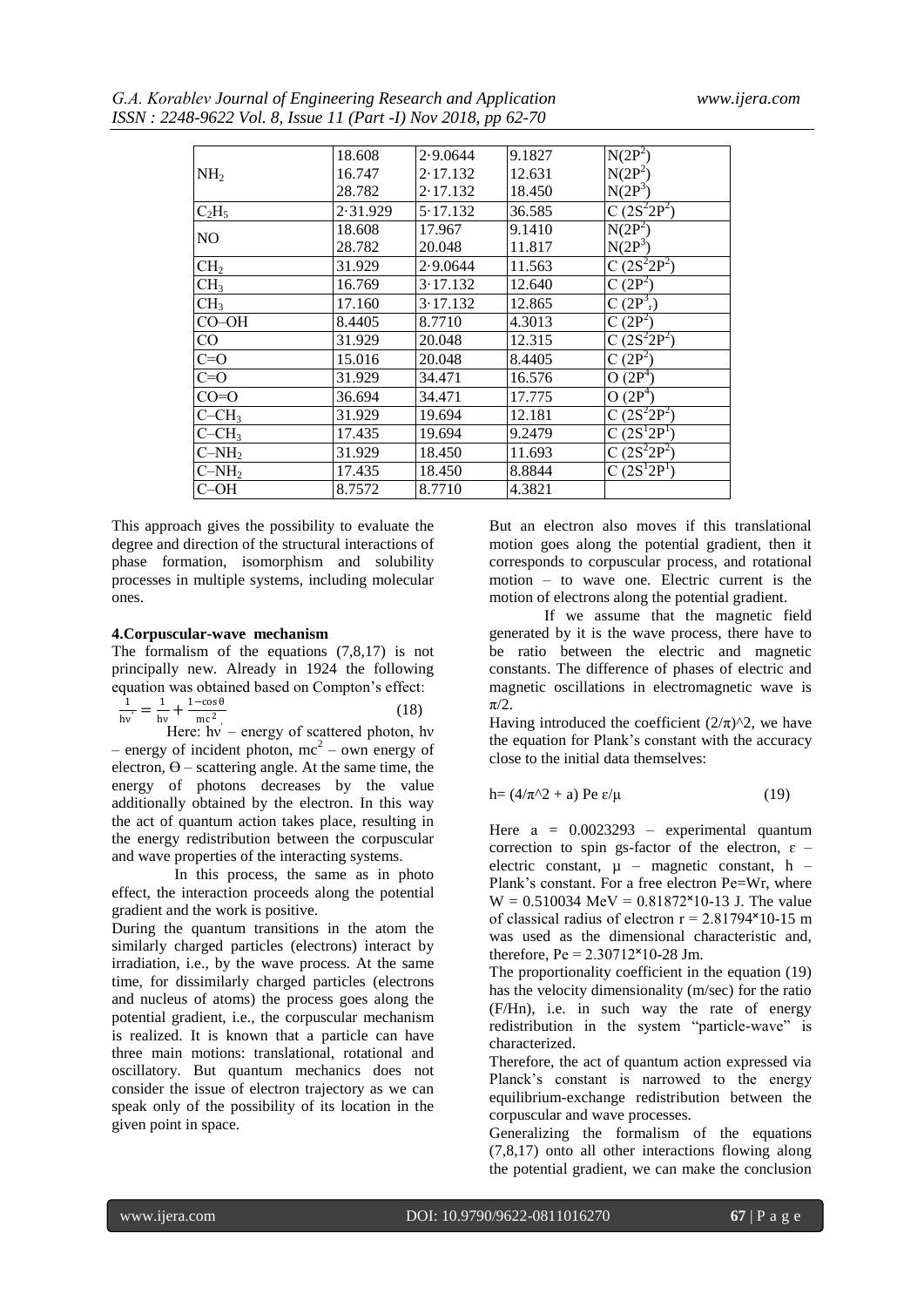that corpuscular processes take place in these cases, and wave dualism corresponds to the interactions against the potential gradient.

#### **5. Corner angles**

Let us consider some macroprocesses important in this case. The silkworm winds the natural (organic) silk thread only at a definite rotation angle. In cosmonautics the celluloseviscose thread is wound around the metal cylinder of the spaceship following the special technology, and, what is important, at the same winding angle as the silkworm. The spaceship becomes most durable, more technologically high-quality and lighter $11,12,13$ . We can also speak of other examples of such phenomenon.

This angle (mainly as applicable to organic systems) was called the geodesic angle:  $\varphi_{g} = 54.73^{\circ}$  $= 54^{\circ}44'.$ 

The notions of breaking stress in the process of plastics stretching by its winding pitch are used in passes  $\sigma_{\alpha}$  – axial,  $\sigma_{\beta}$  – circumferential stress, which are replaced by the value  $N_a$  – axial "effort" and  $N_B$  – circumferential "effort" proportional to them. At the same time, the following equation is fulfilled:

(20)

σβ  $\frac{\sigma_{\beta}}{\sigma_{\alpha}} = \frac{N_{\beta}}{N_{\alpha}}$ 

"This condition allows obtaining the equally tensioned system of threads with the minimal item weight"<sup>13</sup>.

 $\frac{N\beta}{N\alpha} = \text{tg}^2 \varphi_{\text{g}} = 2$ 

Thus, the rotation angle numerically determines the ratio of two legs of the triangle, whose values characterize energy and dependencies in the system with quantum and wave processes through axial and circumferential stresses.

All this is broadly demonstrated in macro- and micro-processes. Below are some examples.

1) Characteristic of spin-orbital interaction – constant of fine structure  $\alpha = r/\lambda$ , where r – classical radius of electron,  $\lambda$  – its Compton wavelength.

2) Formally, but similarly: the interaction force of two long conductors with current is proportional to the ratio  $1/2\pi r$ , where  $1$  – length of conductors,  $r$  – distance between them.

3)  $\pi$  equals the ratio of circumference length to its diameter.

4) In quantum mechanics the ratio of magnetic moment to its mechanical moment is called the magnetomechanic ratio – g. At the same time,  $gs =$ 2, if the electron magnetic moment is conditioned

only by the spin component, and  $g = 1$ , if it is produced by the orbital motion of electrons. Their ratio gs / g = 2, the same as tg2 $\varphi$ r = 2, characterize the existing corpuscular-wave dependencies.

5) The ratios of the sides of the right triangle were used as the basis of the well-known Babylonian Table written thousands of years ago. It is this table, and obviously, its principle of equally stressed-strained systems were applied in the technology of unique construction, which still remains a puzzle.

In these examples, as in many others, such approach allows evaluating structural interactions based on corpuscular and wave dependencies in each action act, e.g., in the equation of dependence of rotational and orbital motion of planets.<sup>14</sup>

Using the algorithm in the ratio  $\rho/\alpha$  to obtain the linear dependence with the rotation angle φ and in accordance with the equation (20) we have:

#### ln(ρ/α)= tgφ (21)

In homogeneous systems with the closeness of values of their P-parameters (wave process) if  $\alpha \rightarrow 0$ , then tg $\varphi \rightarrow \infty$  and  $\varphi = 90^\circ$ . In the corpuscular mechanism of interaction if  $\alpha \rightarrow \infty$ , then  $t\text{g}\alpha \rightarrow 0$ , and  $\varphi = 0$ . In general case, in the system "particle-wave" the rotation angle φ changes from 0° (at ρ=0%) up to 90° (at ρ=100%). It can be assumed that equally strained system is obtained under the condition of approximate equality of corpuscular and wave parameters, i.e. at the geodesic angle  $p=50%$ . Then the calculation of the coefficient  $\alpha$  by the equation (21) gives 12.16%, approximately corresponding to the coordinates obtained in nomogram in Fig. 1.

Similar types by this nomogram and its reversereading variants are the graphic characteristics of many phenomena and processes in nature, engineering and economy. Therefore, such Scurves have been called "Lines of life".

#### **6. Bio-structural energy criteria of functional states**

Isomorphism as a phenomenon is usually considered as applicable to crystal structures. But, obviously, similar processes can also flow between molecular compounds, where the bond energy can be evaluated via the relative difference of electron densities of valence orbitals of interacting atoms. Therefore the molecular electronegativity is quite easily calculated via the values of the corresponding P-parameters.

Since Р-parameter possesses wave properties (similar to  $\Psi$ -function), mainly the regularities in the interference of the corresponding waves should be fulfilled.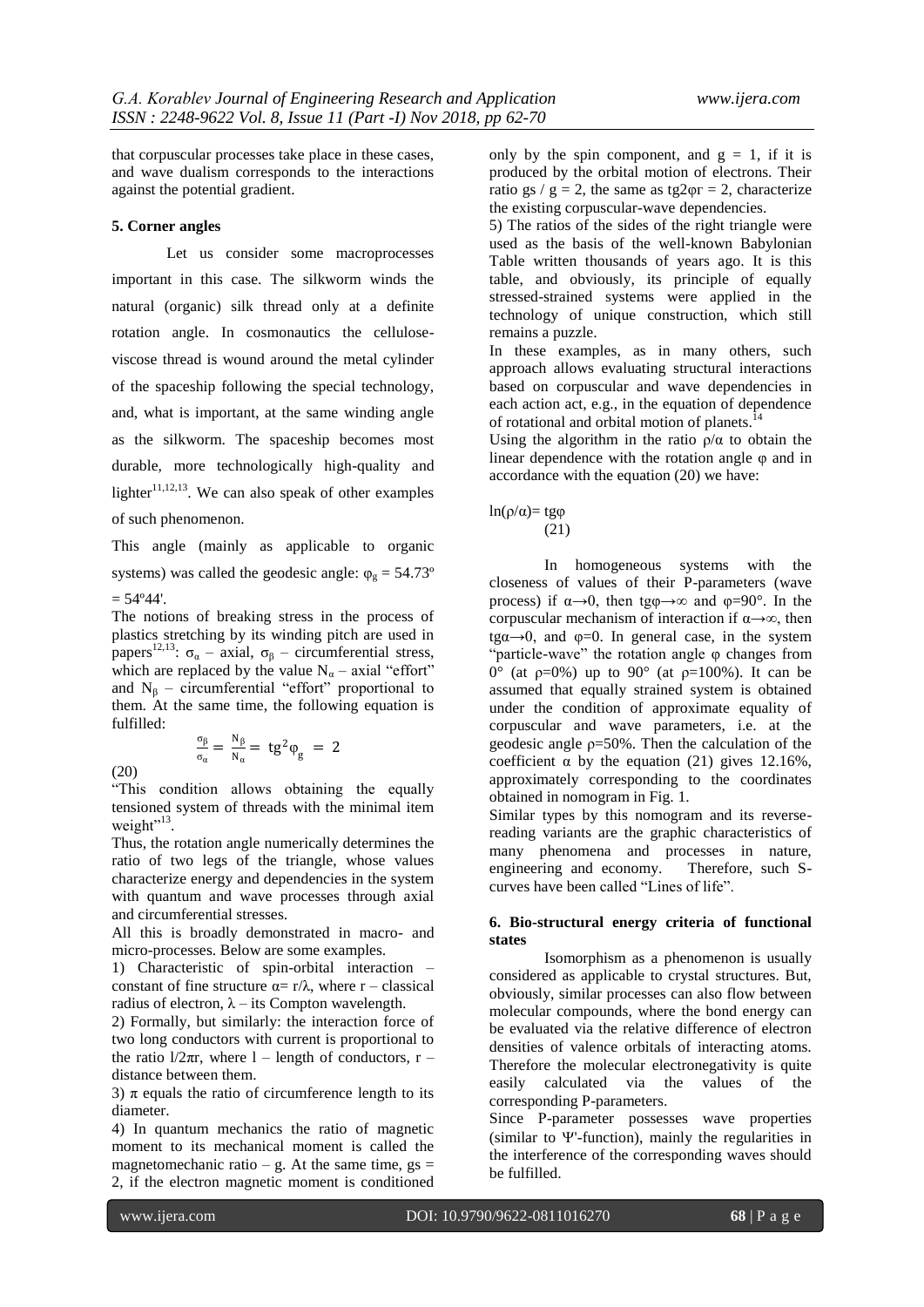The interference minimum, oscillation weakening (in anti-phase) takes place if the difference in wave move  $(\Delta)$  equals the odd number of semi-waves:

$$
\Delta = (2n+1)\frac{\lambda}{2} = \lambda(n+\frac{1}{2}),
$$
 where

 $n = 0, 1, 2, 3, \ldots$  (22) The difference in wave move  $(∆)$  for P-parameters can be evaluated via their relative value  $v=$ 

$$
\frac{P_2}{P_1} = \left(n + \frac{1}{2}\right) = \frac{3}{2}; \frac{5}{2} \dots \dots
$$
\n(22a)

Interference maximum, oscillation enhancing (in phase) takes place if the difference in wave move equals an even number of semi-waves:

$$
\Delta = 2n \frac{\lambda}{2} = \lambda n \qquad \text{or}
$$

 $\Delta = \lambda(n+1)$  (23) As applicable to P-parameters, the maximum enhance of interaction in the phase corresponds to the interactions of similarly charged systems or systems homogeneous by their properties and functions (e.g. between the fragments or blocks of complex organic structures, such as  $CH<sub>2</sub>$  and  $NNO<sub>2</sub>$ ).

And then:

$$
\gamma = \frac{P_2}{P_1} = (n+1)
$$
\n(23a)

It was shown<sup>15</sup> that the molecular negativity is numerically equal to the P-parameter of the first valence electron divided by 3. Hydrogen atom, element No 1 with orbital  $1S<sup>1</sup>$  defines the main energy criteria of structural interactions (their "ancestor").

Table 1 shows its three  $P_E$ -parameters corresponding to three different characteristics of the atom.

 $R_1$  = 0.5292  $A^0$  – orbital radius – quantummechanical characteristic gives the initial main value of  $P_E$ -parameter equaled to 9.0644 eV;

 $R_2 = 0.375 A^0$  – distance equaled to the half of the bond energy in  $H_2$  molecule. But if hydrogen atom is bound with other atoms, its covalent radius  $\approx 0.28 A^0$ .

In accordance with equation (23a)  $P_2 = P_1$  (n+1), therefore  $P_1 \approx 9.0644 \text{ eV}$ ,  $P_2 \approx 18.129 \text{ eV}$ .

These are the values of possible energy criteria of stable (stationary) structures. The dimensional characteristic 0.375  $A<sup>0</sup>$  does not satisfy them, therefore, there is a transition onto to the covalence radius  $\approx 0.28$  A<sup>0</sup>, which provides the value of P-parameter approximately equaled to  $P_2$ . It was shown earlier<sup>5</sup> that the condition for the formation of stable structures is an approximate equality of the P-parameter of the subsystems. From a big number of different combinations of interactions we can obtain series with approximately equal values of P-parameters of atoms (or radicals). Such series, by initial values of hydrogen atom, are given in Table 4 (at  $\alpha <$ 7.5%).

First series for  $P_E$ = 9.0644 eV – the main, initial, where H, C, O, N atoms have  $P_E$ -parameters only of the first electron and interactions proceed in the phase.

Second series for  $P'_E = 12.792$  eV is the nonrational, pathological as it more corresponds to the interactions in anti-phase: by equation (22a)  $P''_E$  = 13.596 eV.

Coefficient  $\alpha$  between the parameters  $P'_E$  and  $P''_E$ equals 6.1%, thus defining the possibility of forming "false" biostructures containing the molecular hydrogen  $H_2$ . Coefficient  $\alpha$  between series I and II is 34.1%, thus confirming the irrationality of series II.

Third series for  $P_E = 17.132$  eV – stationary as the interactions are in the phase: by equation (22a)  $P_{E}$  $= 18.129 \text{ eV}$  (  $\alpha = 5.5\%$  ).

Specific local energy effects (electromagnetic fields, radiation, etc.) upon structural conformations can increasingly follow the pathological series II. Isn't it one of the reasons of normal functioning failure in biosystems, e.g., in oncological diseases? If so, some practical recommendations can be done, which come down to the necessity of converting the molecular hydrogen into the atomic one, e.g., through the interaction with hydroxyl OH group.

From Table 4 it is seen that the majority of atoms and radicals, depending on the bond types and bond lengths, have  $P_E$ -parameters of different series. When introducing the stem cells, it is important for the molecular hydrogen not to be present in their structures. Otherwise atoms and radicals can transfer into the series II and disturb the vital functions of the main first system.

The reverse method can be applied to utilize polymeric materials transferring their molecular fragments into the pathological series II.